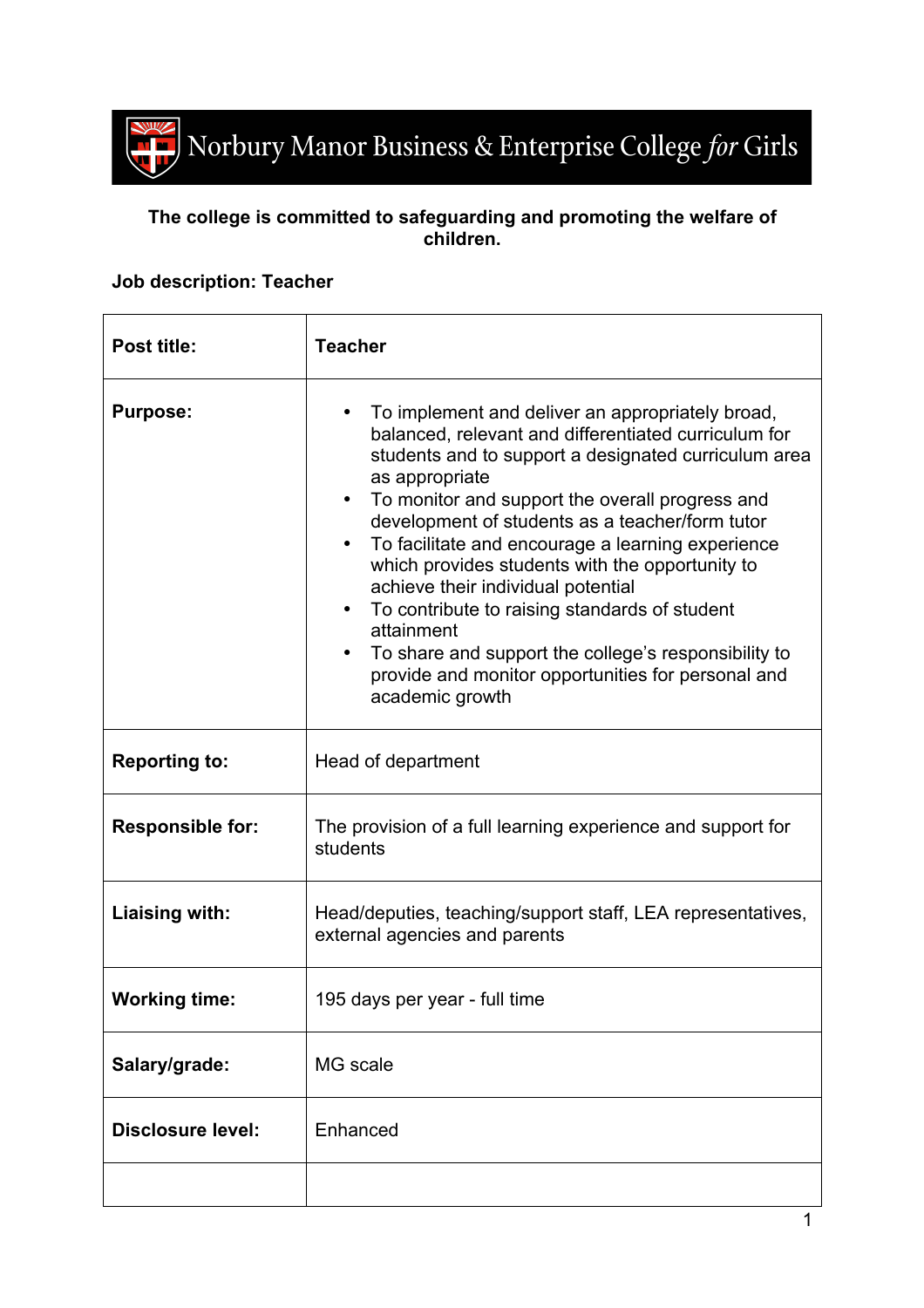| <b>MAIN (CORE) DUTIES</b>                                                              |                                                                                                                                                                                                                                                                                                                                                                                                                                                                                                                                                                 |
|----------------------------------------------------------------------------------------|-----------------------------------------------------------------------------------------------------------------------------------------------------------------------------------------------------------------------------------------------------------------------------------------------------------------------------------------------------------------------------------------------------------------------------------------------------------------------------------------------------------------------------------------------------------------|
| Operational/strategic<br>planning                                                      | To assist in the development of appropriate<br>syllabuses, resources, schemes of work, marking<br>policies and teaching strategies in the faculty area<br>and department<br>To contribute to the Faculty Area and department's<br>٠<br>development plan and its implementation<br>To plan and prepare courses and lessons<br>To contribute to the whole college's planning<br>activities                                                                                                                                                                        |
| <b>Curriculum</b><br>provision:                                                        | To assist the head of department, the AHT (Teaching<br>& Learning) and DH to ensure that the curriculum<br>area provides a range of teaching which<br>complements the college's strategic objectives                                                                                                                                                                                                                                                                                                                                                            |
| <b>Curriculum</b><br>development:                                                      | To assist in the process of curriculum development<br>and change so as to ensure the continued relevance<br>to the needs of students, examining and awarding<br>bodies and the college's mission and strategic<br>objectives                                                                                                                                                                                                                                                                                                                                    |
| <b>Staffing</b><br><b>Staff development</b><br>and recruitment/<br>deployment of staff | To take part in the college's staff development<br>programme by participating in arrangements for<br>further training and professional development<br>To continue personal development in the relevant<br>areas including subject knowledge and teaching<br>methods<br>To engage actively in the performance management<br>$\bullet$<br>review process<br>To ensure the effective/efficient deployment of<br>classroom support<br>To work as a member of a designated team and to<br>contribute positively to effective working relations<br>within the college |
| <b>Quality assurance:</b>                                                              | To help to implement college quality procedures and<br>to adhere to those<br>To contribute to the process of monitoring and<br>٠<br>evaluation of the curriculum area/department in line<br>with the agreed college procedures, including<br>evaluation against quality standards and<br>performance criteria                                                                                                                                                                                                                                                   |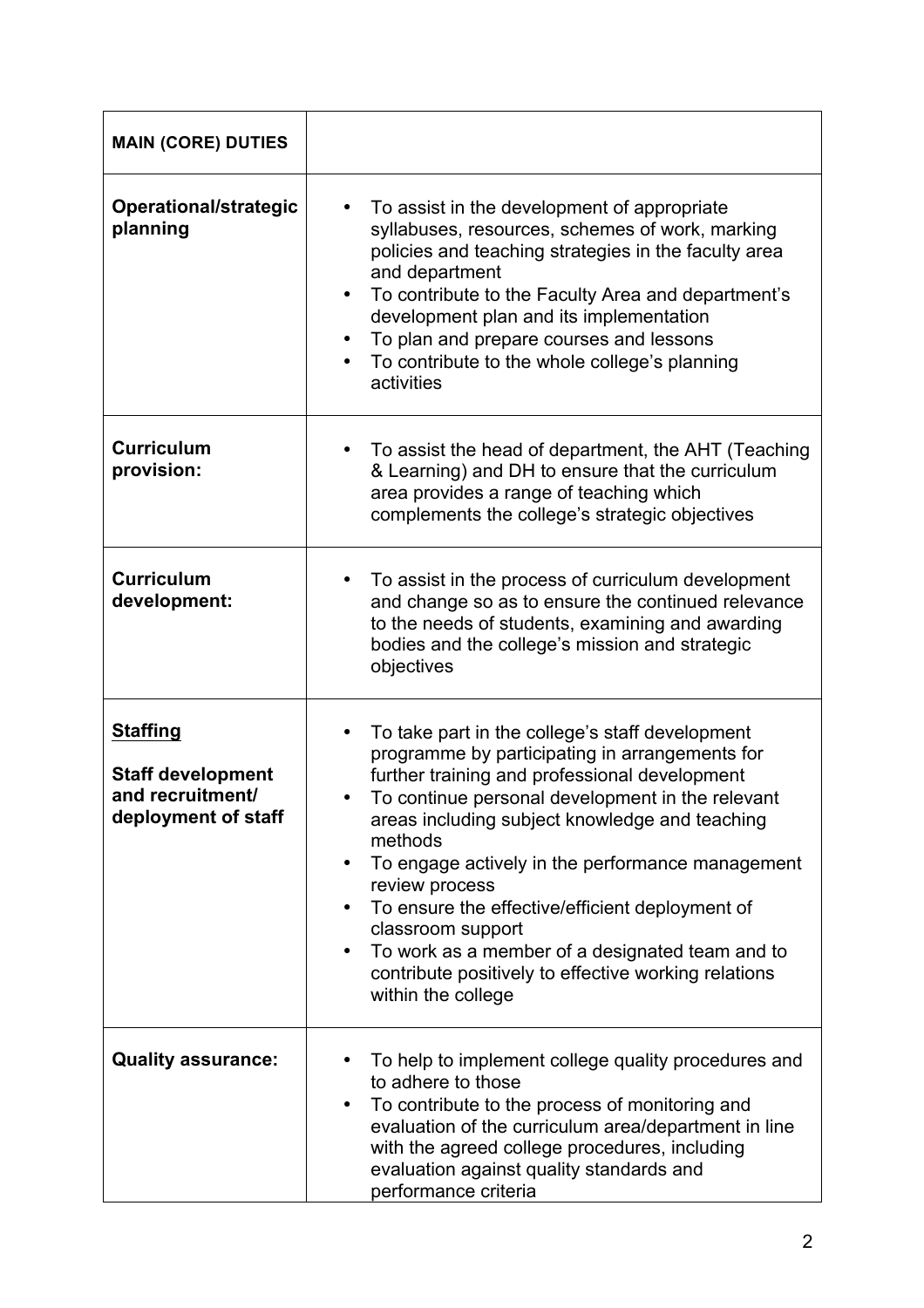|                                      | To seek/implement modification and improvement<br>where required<br>To review from time to time methods of teaching and<br>programmes of work<br>To take part, as may be required, in the review,<br>development and management of activities relating to<br>the curriculum, organisation and pastoral functions of<br>the college                                                            |
|--------------------------------------|-----------------------------------------------------------------------------------------------------------------------------------------------------------------------------------------------------------------------------------------------------------------------------------------------------------------------------------------------------------------------------------------------|
| <b>Management of</b><br>information: | To maintain appropriate records and to provide<br>relevant accurate and up-to-date information for MIS,<br>registers, etc.<br>To complete the relevant documentation to assist in<br>$\bullet$<br>the tracking of students<br>To track student progress and use information to<br>٠<br>inform teaching and learning                                                                           |
| <b>Communications:</b>               | To communicate effectively with the parents of<br>students as appropriate<br>Where appropriate, to communicate and co-operate<br>$\bullet$<br>with persons or bodies outside the college<br>To follow agreed policies for communications in the<br>college                                                                                                                                    |
| <b>Marketing and</b><br>liaison:     | To take part in marketing and liaison activities such<br>as open evenings, parents' evenings, review days<br>and liaison events with partner schools<br>To contribute to the development of effective subject<br>٠<br>links with external agencies                                                                                                                                            |
| <b>Management of</b><br>resources:   | To contribute to the process of the ordering and<br>allocation of equipment and materials<br>To assist the head of department to identify resource<br>needs and to contribute to the efficient/effective use<br>of physical resources<br>To co-operate with other staff to ensure a sharing<br>and effective usage of resources to the benefit of the<br>college, department and the students |
| <b>Pastoral system:</b>              | To be a form tutor to an assigned group of students<br>To promote the general progress and well-being of<br>individual students and of the form tutor group as a<br>whole<br>to liaise with a head of year to ensure the                                                                                                                                                                      |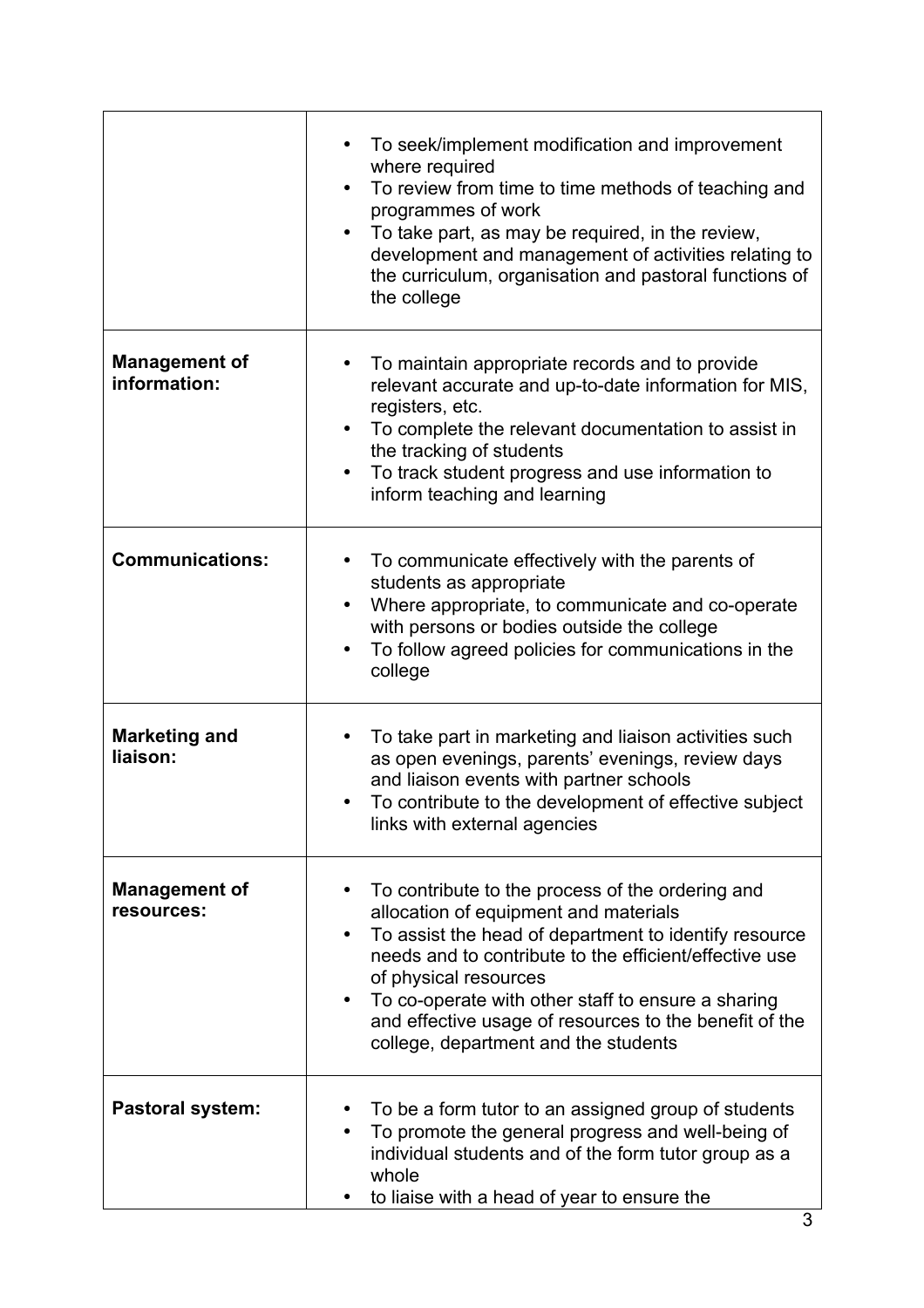|           | implementation of the college's pastoral system<br>To register students, accompany them to assemblies,<br>encourage their full attendance at all lessons and<br>their participation in other aspects of college life<br>To evaluate and monitor the progress of students<br>$\bullet$<br>and keep up-to-date student records as may be<br>required<br>To contribute to the preparation of action plans and<br>$\bullet$<br>progress files and other reports<br>To alert the appropriate staff to problems<br>experienced by students and to make<br>recommendations as to how these may be resolved<br>To communicate as appropriate, with the parents of<br>$\bullet$<br>students and with persons or bodies outside the<br>college concerned with the welfare of individual<br>students, after consultation with the appropriate staff<br>To contribute to PSHE, citizenship and enterprise,<br>$\bullet$<br>according to college policy<br>To apply the behaviour management systems so that<br>$\bullet$<br>effective learning can take place                                                                                                                                                                                                                                         |
|-----------|-------------------------------------------------------------------------------------------------------------------------------------------------------------------------------------------------------------------------------------------------------------------------------------------------------------------------------------------------------------------------------------------------------------------------------------------------------------------------------------------------------------------------------------------------------------------------------------------------------------------------------------------------------------------------------------------------------------------------------------------------------------------------------------------------------------------------------------------------------------------------------------------------------------------------------------------------------------------------------------------------------------------------------------------------------------------------------------------------------------------------------------------------------------------------------------------------------------------------------------------------------------------------------------------|
| Teaching: | To teach students, according to their educational<br>needs, including the setting and marking of work to<br>be carried out by the student in college and<br>elsewhere<br>To assess, record and report on the attendance,<br>٠<br>progress, development and attainment of students<br>and to keep such records as are required<br>To provide, or contribute to, oral and written<br>assessments, reports and references relating to<br>individual students and groups of students<br>To ensure that ICT, literacy, numeracy and college<br>subject specialism(s) are reflected in the<br>teaching/learning experience of students<br>To undertake a designated programme of teaching.<br>To ensure a high quality learning experience for<br>students which meets internal and external quality<br>standards<br>To prepare and update subject materials<br>To use a variety of delivery methods which will<br>stimulate learning, appropriate to student needs and<br>demands of the syllabus<br>To maintain discipline in accordance with the<br>college's procedures, and to encourage good<br>practice with regard to punctuality, behaviour,<br>standards of work and homework<br>To undertake assessment of students as requested<br>by external examination bodies, departmental and |